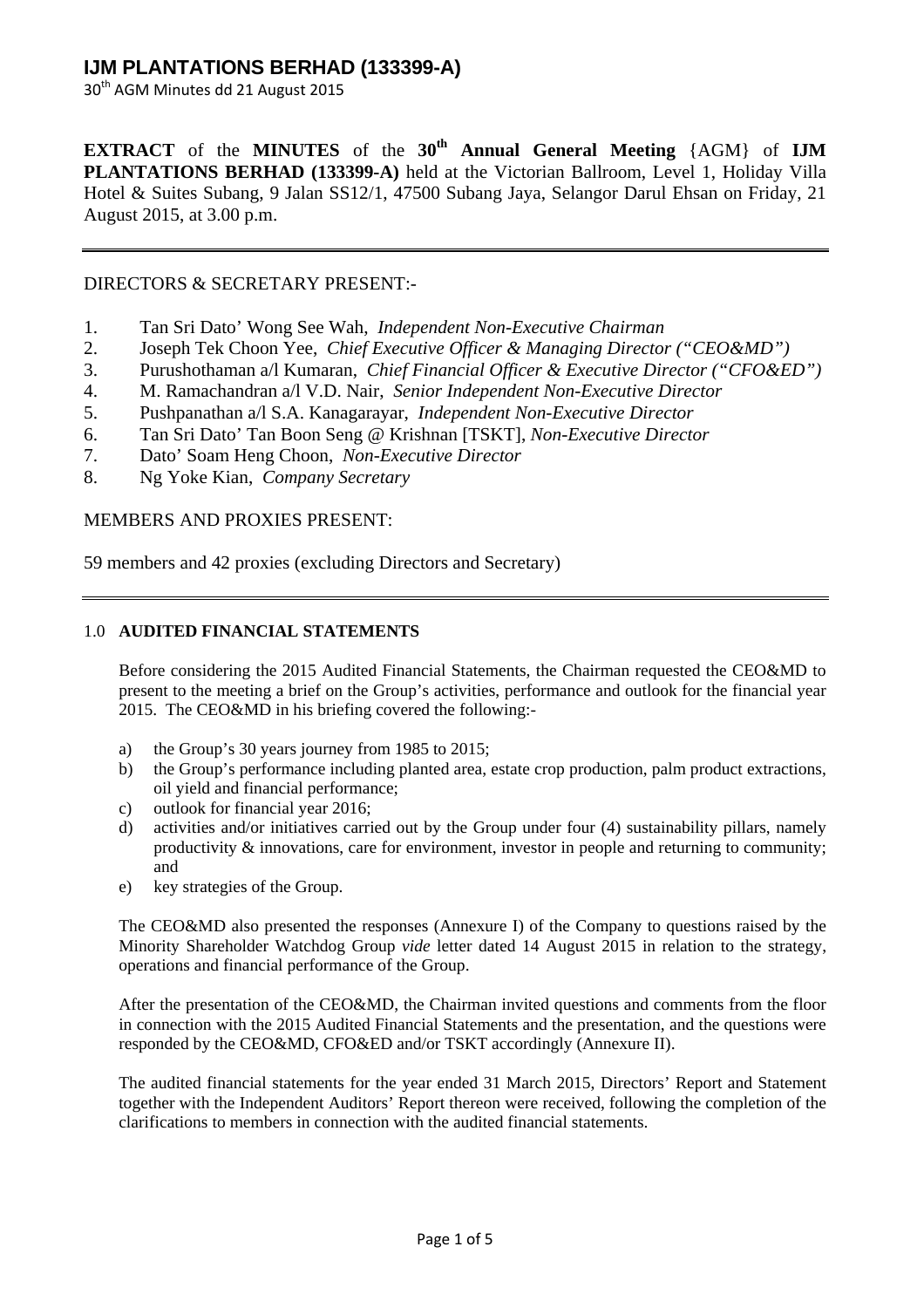30<sup>th</sup> AGM Minutes dd 21 August 2015

### 2.0 **POLL VOTING**

The Chairman informed that all the resolutions to be considered at the meeting would be put to vote by poll, as stated in Note 7 of the Notice of the AGM dated 30 July 2015.

Poll voting on the resolutions would be conducted concurrently by Tricor Investor Services Sdn Bhd, the appointed Official Independent Scrutineers.

#### 3.0 **ELECTION OF DIRECTORS**

3.1 It was resolved that Mr M. Ramachandran A/L V. D. Nair be reappointed as Director and shall continue in office until the conclusion of next Annual General Meeting in compliance with Section 129(6) of the Companies Act, 1965.

The poll result was noted as follows:-

|               | Number of Shares | <u>%</u> |
|---------------|------------------|----------|
| Voted FOR     | 494,728,328      | 99.98    |
| Voted AGAINST | 91.300           | 0.02     |
|               | 494,819,628      | 100.00   |

ABSTAINED : 118,288,712 shares

Prior to voting on the resolution, members were informed that 82.50% (490 million shares) of the total votes received from members appointing proxies have indicated support for the resolution, 0.02% (91,300 shares) against. Members were also informed that the retirement of Mr M. Ramachandran A/L V. D. Nair under Section 129 of the Companies Act 1965 required not less than three-fourth of the consent of members present and voting.

3.2 It was resolved that Mr Purushothaman A/L Kumaran be reappointed as Director.

The poll result was noted as follows:-

|               | Number of Shares | %      |
|---------------|------------------|--------|
| Voted FOR     | 598.250.290      | 99.99  |
| Voted AGAINST | 68,200           | 0.01   |
|               | 598,318,490      | 100.00 |

ABSTAINED : 14,789,850 shares

Prior to voting on the resolution, members were informed that 99.93% (596 million shares) of the total votes received from members appointing proxies have indicated support for the resolution, 0.01% (68,200 shares) against.

3.3 It was resolved that Dato' Soam Heng Choon be reappointed as Director.

The poll result was noted as follows:-

| Number of Shares | $\frac{9}{6}$ |
|------------------|---------------|
| 598.225.190      | 99.99         |
| 91.300           | 0.01          |
| 598,316,490      | 100.00        |
|                  |               |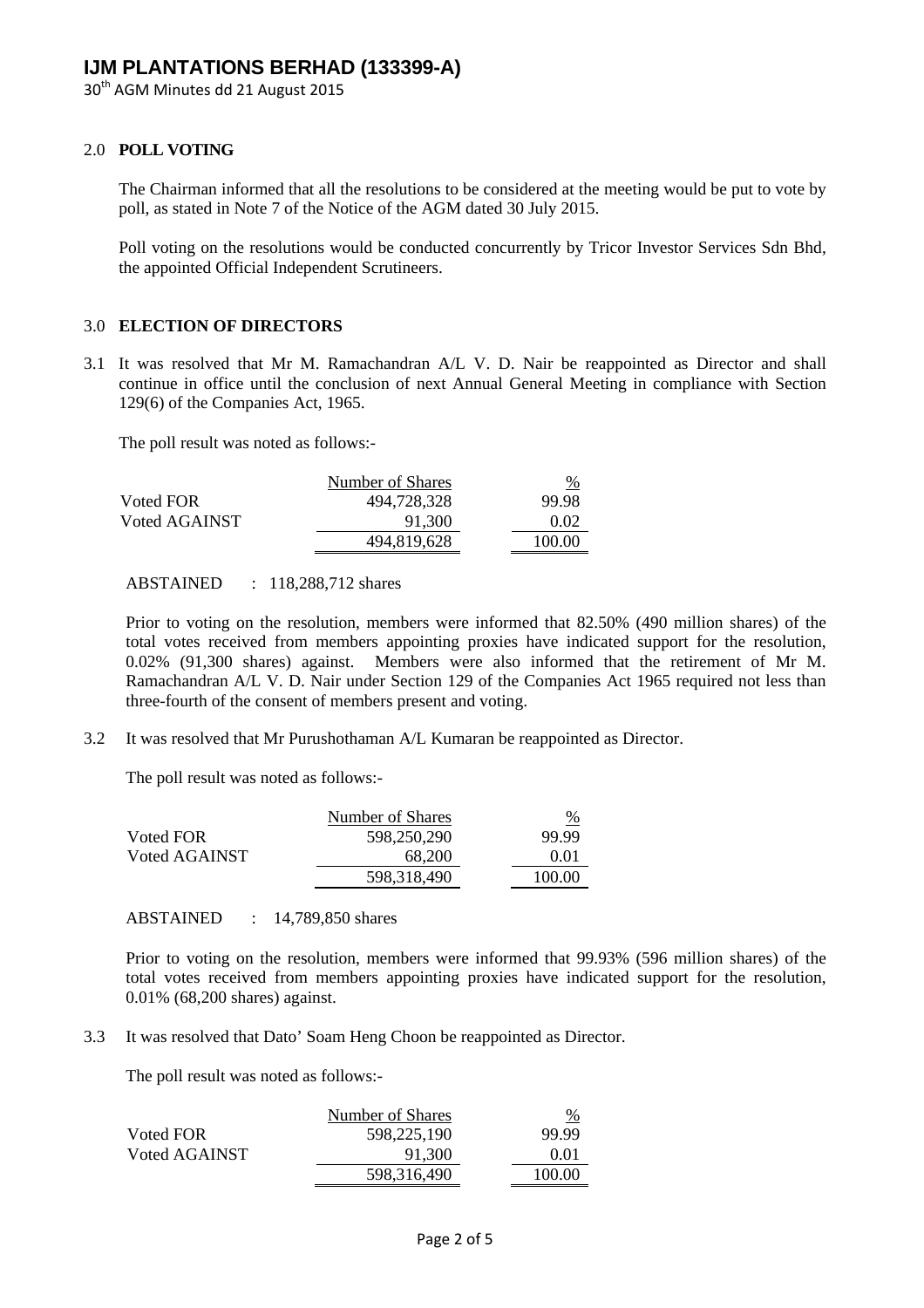30<sup>th</sup> AGM Minutes dd 21 August 2015

ABSTAINED: 14,791,850 shares

Prior to voting on the resolution, members were informed that 99.93% (596 million shares) of the total votes received from members appointing proxies have indicated support for the resolution, and 0.02% (91,300 shares) against.

#### 4.0 **APPOINTMENT OF AUDITORS**

It was resolved that PricewaterhouseCoopers be re-appointed as Auditors and that the Directors be authorised to fix their remuneration.

The poll was noted as follows:-

|               | Number of Shares | $\frac{9}{6}$ |
|---------------|------------------|---------------|
| Voted FOR     | 613.107.490      | 99.99         |
| Voted AGAINST | 50               | negligible    |
|               | 613.107.540      | 100.00        |

#### ABSTAINED: 800 shares

Prior to voting on the resolution, members were informed that 99.99% (597 million shares) of the total votes received from members appointing proxies have indicated support for the resolution, and 50 shares against.

### 5.0 **RETENTION OF TAN SRI DATO' WONG SEE WAH AS AN INDEPENDENT NON-EXECUTIVE DIRECTOR**

Mr M. Ramachandran A/L V.D. Nair, the Senior Independent Non-Executive Director, took over the Chair for the resolution pertaining to the retention of Tan Sri Dato' Wong See Wah as an Independent Non-Executive Director.

Mr M. Ramachandran A/L V.D. Nair briefed the members that Tan Sri Wong has completed the nine (9) years tenure as an Independent Director on 16 August 2015. The Board was of the opinion that despite serving for more than nine years, Tan Sri Wong continued exercising strong independent judgement. He continued to seek clarification and expresses his views and debates issues objectively, besides challenging Management on important issues raised at various formal and informal meetings. Furthermore, the in-depth and up to date knowledge of the Group's business operations and business environment possessed by Tan Sri Wong has and would continue to enable him to discharge the role as an Independent Director effectively. The Board further recognised the benefits of the experience and stability brought by Tan Sri Wong due to his long-service on the Board.

It was resolved that Tan Sri Dato' Wong See Wah shall continue to serve as an Independent Non-Executive Director of the Company notwithstanding that his tenure as an independent director has exceeded a cumulative term of nine (9) years.

The poll was noted as follows:-

|               | Number of Shares | $\frac{\%}{\%}$ |
|---------------|------------------|-----------------|
| Voted FOR     | 598.214.590      | 99.98           |
| Voted AGAINST | 103,800          | 0.02            |
|               | 598,318,390      | 100.00          |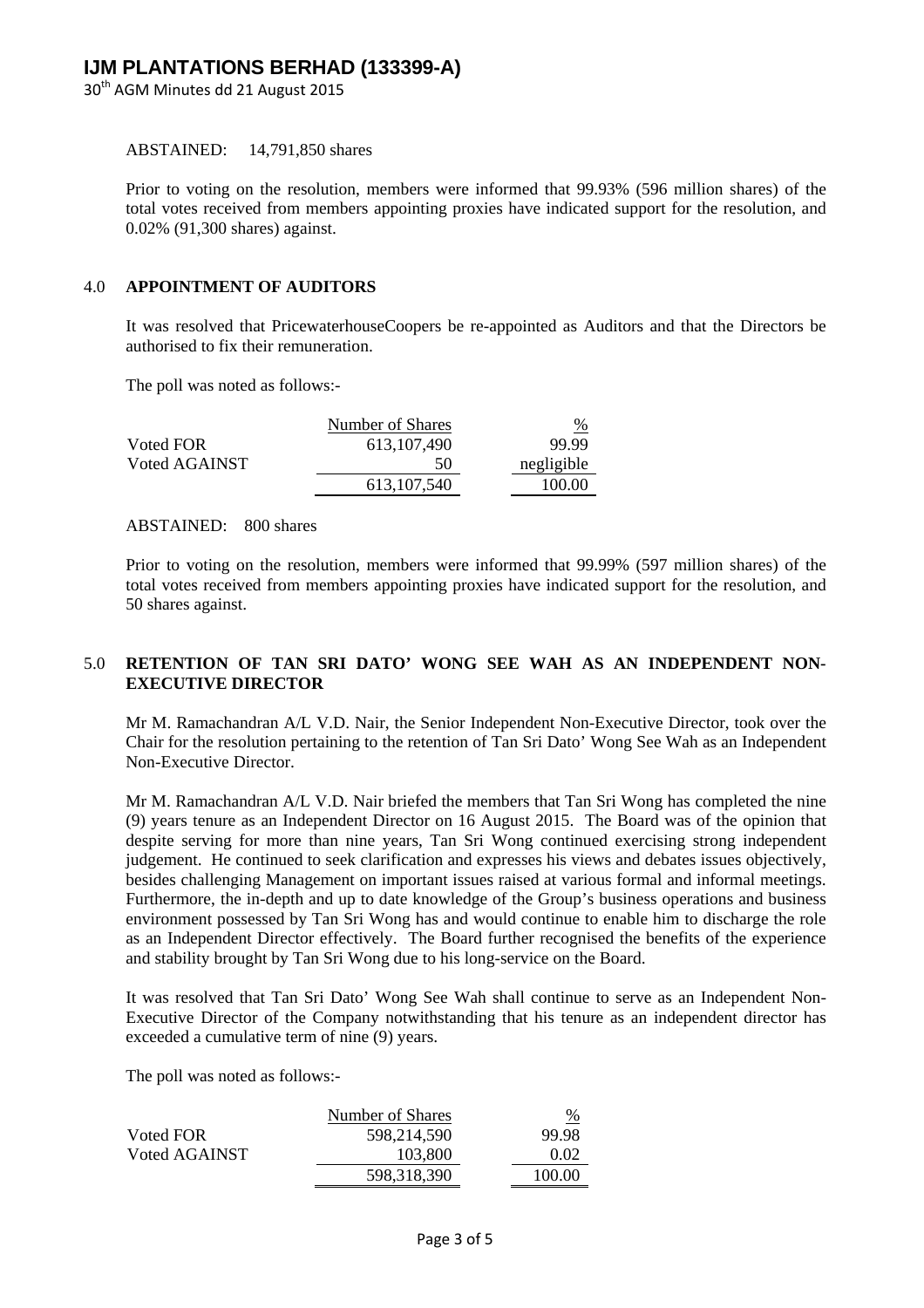30<sup>th</sup> AGM Minutes dd 21 August 2015

ABSTAINED: 14,789,950 shares

Prior to voting on the resolution, members were informed that 99.94% (596 million shares) of the total votes received from members appointing proxies have indicated support for the resolution, and none against.

#### 6.0 **DIRECTORS' FEES**

It was resolved that the Directors' fees of RM630,000 for the year ended 31 March 2015 be approved to be divided amongst the Directors in such manner as they may determine.

The poll result was noted as follows:-

|               | Number of Shares | $\%$       |
|---------------|------------------|------------|
| Voted FOR     | 613,096,990      | 99.99      |
| Voted AGAINST | 10.050           | negligible |
|               | 613.107.040      | 100.00     |

ABSTAINED: 800 shares

Prior to voting on the resolution, members were informed that 99.99% (597 million shares) of the total votes received from members appointing proxies have indicated support for the resolution, and 50 shares against.

### 7.0 **AUTHORITY TO ISSUE SHARES UNDER SECTION 132D**

In relation to the renewal of general mandate to issue not more than 10% of the issued share capital of the Company, the Chairman explained that the renewal of general mandate was for purposes of funding future investment projects, working capital and acquisitions would provide flexibility and avoid any unnecessary delay and cost in convening a general meeting for such issuance of shares should the need arise. The Company would make an announcement accordingly, of the actual purpose and utilisation of proceeds should there be a decision to issue new shares. The approval of the relevant authorities would be still required before any share could be issued by the Company.

It was resolved that the Directors be and are hereby authorised, pursuant to Section 132D of the Companies Act 1965, to allot and issue not more than ten percent (10%) of the issued share capital of the Company at any time, upon such terms and conditions and for such purposes as the Directors in their absolute discretion deem fit or in pursuance of offers, agreements or options to be made or granted by the Directors while this approval is in force, and that the Directors be and are hereby further authorised to make or grant offers, agreements or options which would or might require shares to be issued after the expiration of the approval hereof.

The poll result was noted as follows:-

|               | Number of Shares | %      |
|---------------|------------------|--------|
| Voted FOR     | 494,682,678      | 82.63  |
| Voted AGAINST | 103.975.212      | 17.37  |
|               | 598.657.890      | 100.00 |

ABSTAINED: 14,449,950 shares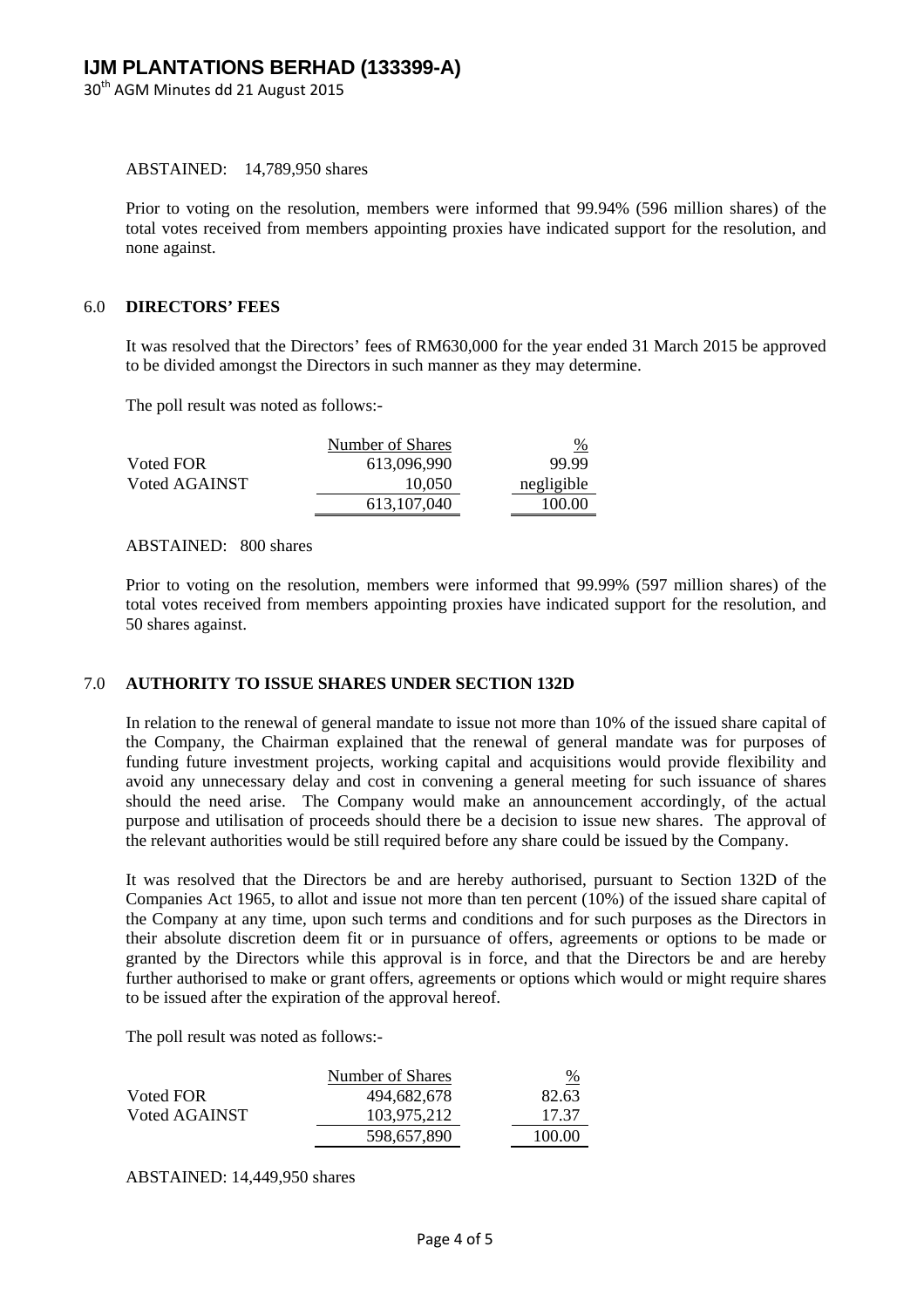30<sup>th</sup> AGM Minutes dd 21 August 2015

Prior to voting on the resolution, members were informed that 82.60% (493 million shares) of the total votes received from members appointing proxies have indicated support for the resolution, and 17.40% (104 million shares) against.

### 8.0 **PROPOSED RENEWAL OF SHARE BUY-BACK AUTHORITY**

It was resolved that the Directors be and are hereby authorised to purchase the ordinary shares of the Company through the stock exchange of Bursa Malaysia Securities Berhad at any time upon such terms and conditions as the Directors in their absolute discretion deem fit provided that:-

- i) the aggregate number of shares purchased (which are to be treated as treasury shares) does not exceed ten per cent (10%) of the issued capital of the Company; and
- ii) the funds allocated for the purchase of shares shall not exceed its retained profits and share premium account;

and that the Directors be and are hereby further authorised to deal with the treasury shares in their absolute discretion (which may be distributed as dividends, resold and/or cancelled)

and that such authority shall continue to be in force until:-

- a) the conclusion of the next Annual General Meeting ("AGM");
- b) the expiration of the period within which the next AGM is required by law to be held; or
- c) revoked or varied in a general meeting;

whichever occurs first.

The poll result was noted as follows:-

|               | Number of Shares | $\frac{9}{6}$ |
|---------------|------------------|---------------|
| Voted FOR     | 612.993.940      | 99.98         |
| Voted AGAINST | 103.850          | 0.02          |
|               | 613,097,790      | 100.00        |

ABSTAIN: 10,550 shares

Prior to voting on the resolution, members were informed that 99.99% (597 million shares) of the total votes received from members appointing proxies have indicated support for the resolution, and 50 shares against.

### 9.0 **TERMINATION**

There being no other business, the meeting was terminated at 5.15 p.m. with a vote of thanks to the Chair.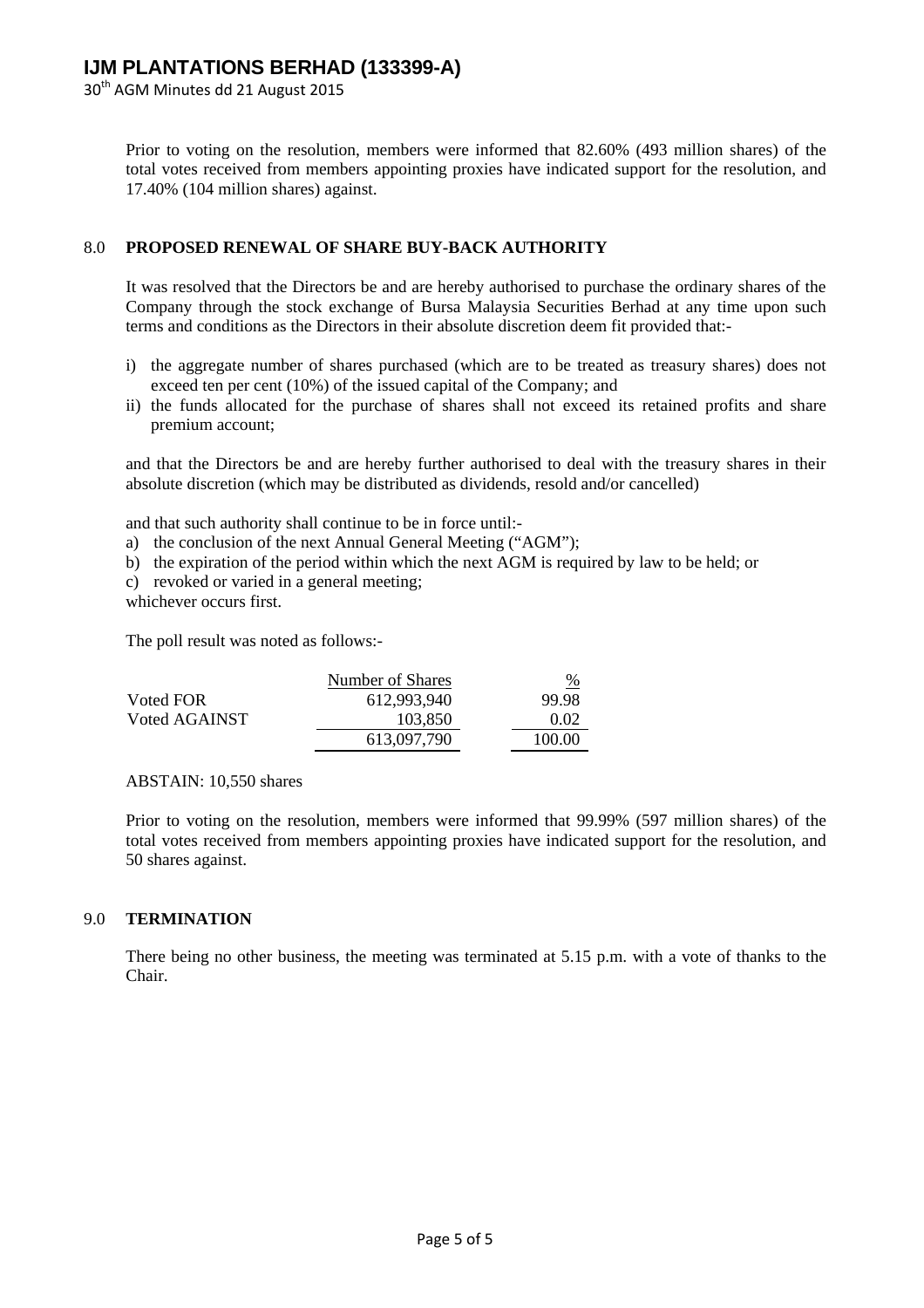## **Reply to the enquiries from Minority Shareholder Watchdog Group** *vide* **letter dated 14 August 2015**

1. Based on the Plantation Statistics on Page 6 of the Annual Report, contributions from Indonesian operations to the bottom line of the Group is expected to be significant in coming years.

Could the Board provide the following statistics or information in respect of the Indonesian operations:‐

a) Land size of the unplanted land and the planting programme for the said land.

From the total leasehold land and location permits that the Group has, as shown in the List of Properties on Page 161 of the Annual Report, Management estimates that the balance of the unplanted land is approximately 4,000 hectares. It is expected that this land would be planted over the next 2 to 3 years.

b) Estates that would reach maturity and the young palms that would turn to prime production age in FY2016?

As can be seen in the Plantations Statistics on Page 6 of the Annual Report, approximately 6,100 hectares were planted between FY2012 and FY2013. These plantings should come into maturity in FY2016.

With regards to young palms that would turn to prime production age (i.e. 8 years), none of the new plantings would attain this in FY2016 as the first planting in the Indonesian operations took place in January 2009. (Note: The prime age plantings as stated in the Plantation Statistics on Page 6 of the Annual Report is pertaining to the planted areas that were acquired).

c) Expected FFB and crude palm oil production in FY2016?

The Group expects higher crop production from the increasing young mature area in Indonesia and sustained FFB yield in the Malaysian operations.

2. The revaluation of property, plant & equipment and plantation expenditure of the Group was done way back in 1997.

Could the Board share with the Shareholders on the Group's asset revaluation policy and when would be the next revaluation exercise?

The Group does not have an asset revaluation policy. As disclosed in Note 14 of the Financial Statements on Page 131 of the Annual Report, the Board has applied the transitional provisions of International Accounting Standards 16, which allows these assets to be stated at their last revalued amounts less accumulated depreciation.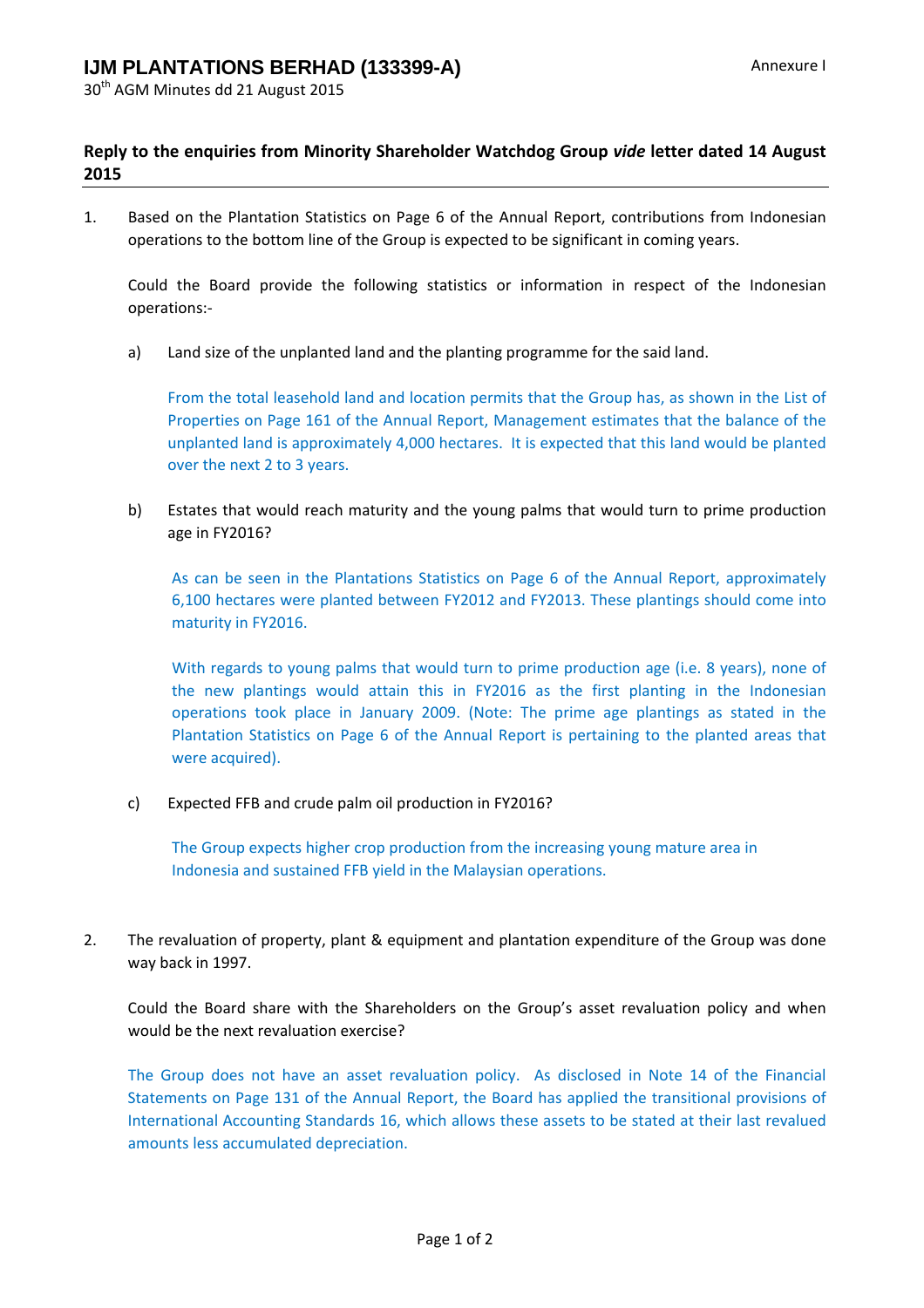30<sup>th</sup> AGM Minutes dd 21 August 2015

- 3. We noted that there was an interest free receivables from non-controlling interests amounted to RM21.048 million as at 31 March 2015 which is secured over the related shares held by the noncontrolling interest.
	- a) What is the rationale for not charging interest on the receivables from the non-controlling interests?

The receivables from non-controlling interests are operational in nature in furtherance of our Indonesian business operations. This is disclosed in Note 19 (b) part (v) of in Financial Statements on Page 139 of the Annual Report. The amounts are secured over the related shares held by the non‐controlling interests.

b) What are the shareholders' fund, earning per share and net tangible assets per share of the subsidiaries involved as at 31 March 2015?

The plantation business is managed as a group. Subsidiaries are not monitored individually by parameters such as shareholders' fund, earnings per share and net tangible assets per share. Reference can, however, be made to Note 33 of the Financial Statements on pages 153 to 155 of the Annual Report for the segmental performance and the assets and liabilities attributable to the Indonesian operations.

4. As mentioned in the Chairman's Statement, the performance of the Group for FY2015 was impacted by a net unrealised foreign exchange loss of RM51.36 million resulting from the translation of the US Dollar denominated borrowings.

In view that weakening of Ringgit may continue, what would be the measures taken by the Board to mitigate the impact of the Ringgit fall against US Dollar on the bottom line of the Group?

The Group borrowed in USD as a natural hedge against future crude palm oil revenues that are intrinsically referenced to USD as a commodity. By regulation, Bank Negara does not allow Ringgit borrowings for use in foreign territories, while borrowings in Rupiah attract high interest rates. Hedging against currency fluctuations would also prove exceedingly costly as the period of borrowings is meant for the long term. The foreign exchange losses recorded are unrealised and are currently non‐cash in nature.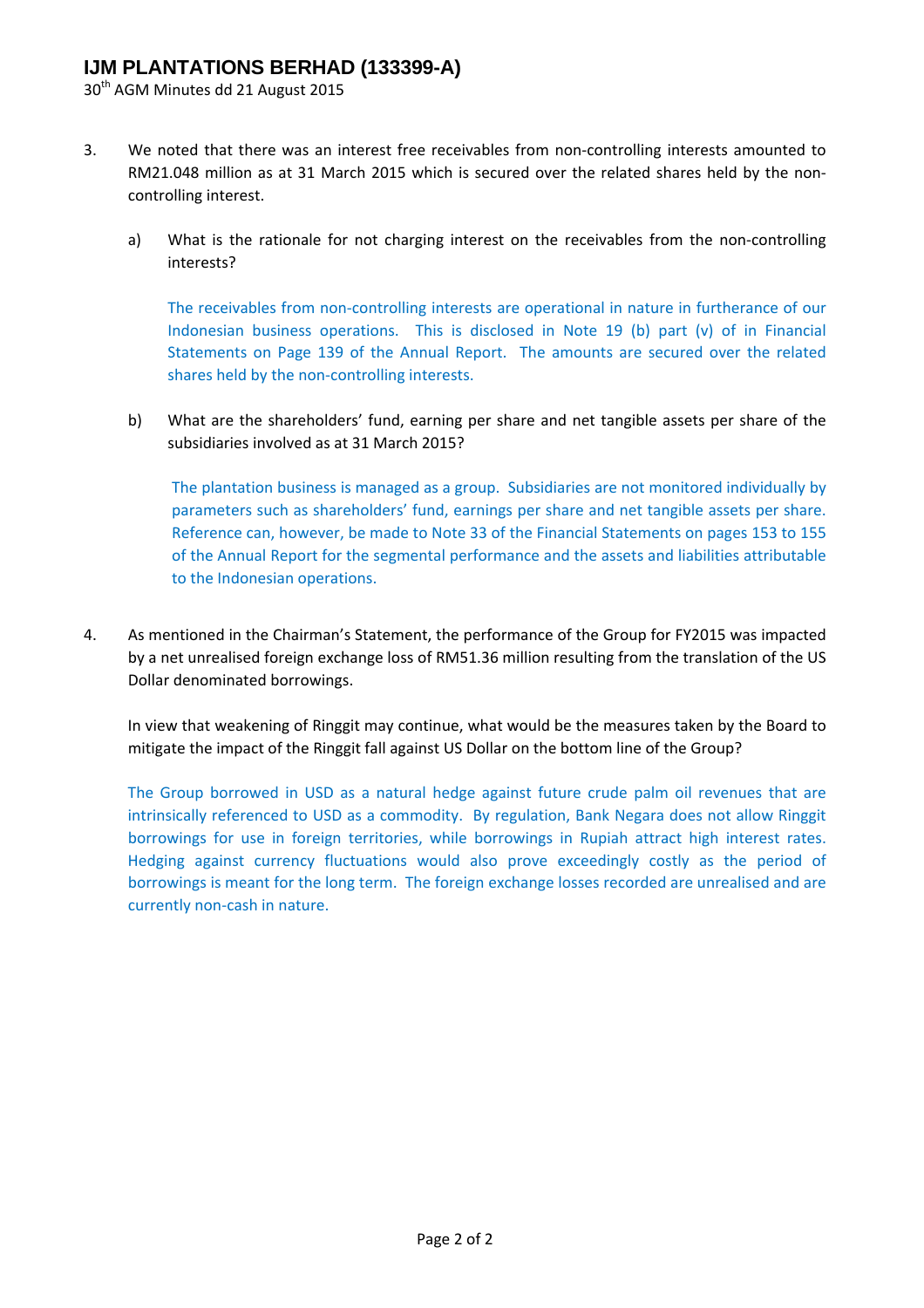30<sup>th</sup> AGM Minutes dd 21 August 2015

## **Pertinent Questions and Answers at the Annual General Meeting**

- Q1 With reference to page 6 of the Annual Report, why there is a difference between the figures for fresh fruit bunches ("FFB") productions of 273,071 metric tonnes and the FFB processed of 202,845 metric tonnes in Indonesia for the financial year ("FY") 2015?
- A1 The figures were different as some of the FFB in Indonesia were sold to third party mill. The Group currently has only one (1) processing mill in Indonesia.
- Q2 Has the Malaysian operations attained full Malaysian Sustainable Palm Oil ("MSPO") certification? What is the target date for the Indonesian operations to obtain full Indonesia Sustainable Palm Oil ("ISPO") certification? Is there any plan for the Group to obtain Roundtable on Sustainable Palm Oil ("RSPO") certification?
- A2 The Group has adopted a phased approach in its journey towards achieving sustainable palm oil certifications. It started with the local certification based on Malaysian Palm Oil Board's Code of Practices in year 2009 for quality, food safety and sustainability. During the FY 2015, Desa Talisai Palm Oil Mill in Sabah had successfully achieved both the International Sustainability Carbon Certification (ISCC) and MSPO certifications. The Indonesian operations have embarked the ISPO certification since year 2013 as it is mandatory, and is currently undergoing the audit for all its operating units. Going forward, the Group will move into RSPO certification in FY 2017.
- Q3 It was recently reported that Norges Bank Investment Management has excluded IJM Corporation Berhad, the holding company of the Company, from its investments due to risks of severe environmental damage in connection with the Company's conversion of tropical forest into oil palm plantations. What measures the Company will be taking to address the exclusion?
- A3 Norwegian Government Pension Fund Global ("NGPFG") has been targeted by nongovernmental organisations that expressed concerned over NGPFG's investment in the palm oil sector and other sectors responsible for deforestation and environmental impacts. As a result, NGPFG has divested gradually from such companies and had divested 23 palm oil companies in 2012. It is a perception of Norges Bank Investment Management on the environmental practices adopted by the Group which resulted in the divestment. The Company will continue to emphasise on best environmental practices and embark its journey towards achieving sustainable palm oil certifications.
- Q4 The FFB production for FY 2015 of about 273,071 metric tonnes in Indonesia, which was 89% higher than the FY 2014, was considered good. However, the FFB production of about 589,384 metric tonnes in Malaysia, which was only 0.7% higher than the FY 2014, was considered flat. What will be the projection for the FY 2016?
- A4 Given that more areas coming into maturity and of prime age, the Group expects the FFB production in Indonesia to be significantly higher for the FY 2016. However, the El Nino effects are expected to have a negative impact on the FFB production for Sabah operations.